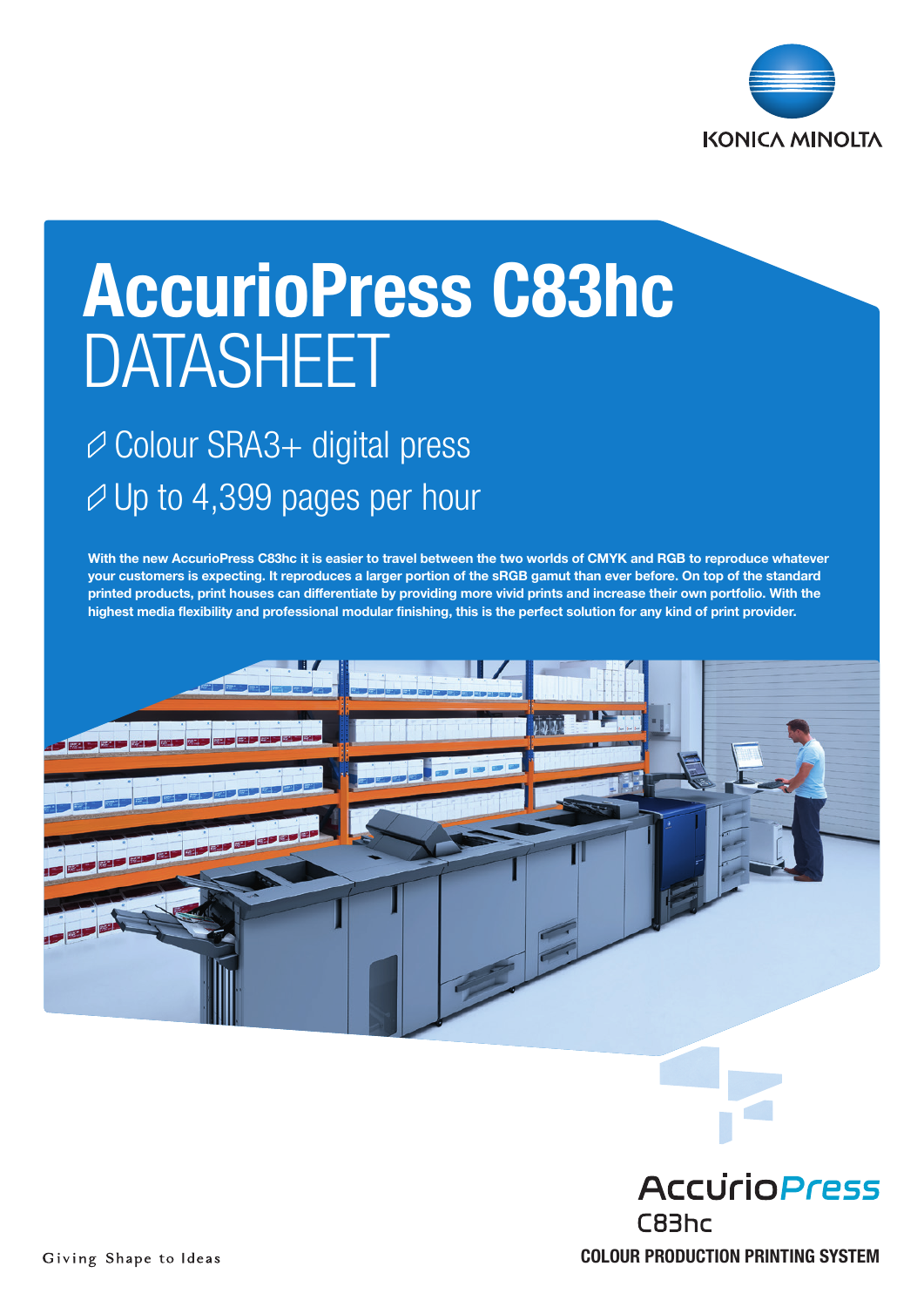## YOUR ADVANTAGES WITH AccurioPress C83hc

#### DURABLE PERFORMANCE

- AccurioPress C83hc
	- Up to 81 A4 pages per minute
	- Up to 39 SRA3 pages per minute
	- Up to 4,399 A4 pages per hour
- Up to 2,113 SRA3 pages per hour

#### HIGHEST RELIABILITY

- Long-life platform, long-lasting parts and consumables
- Registration-swing mechanism for
- accurate duplex registration – Fusing-rolling mechanism
- For prints with maximum efficiency
- For lucrative short-run printing

200

- READY-MADE PRINT PRODUCTS
- 50-sheet booklet making with front trimming and 35-sheet booklets with optional creasing, slitting and spine corner forming
- 102 sheets auto ring binding – Perfect binding for books of up
- to 30 mm – 100-sheet stapling with cutting mechanism
- For highest automation and enormous productivity
- For more profit in the print room
	-

#### 3RD PARTY FINISHING

- Watkiss PowerSquare™ 224 for producing high quality SquareBack™ books
- Plockmatic SD-500/SD-350 booklet maker with square fold
- 
- For higher flexibility For more sophisticated print products



#### GEARED-UP FINISHING

– Multi (GBC) punching and 2- & 4-hole punching

- 6 different types of folding – Large stacking
- Minimised human interaction
- For optimised budgets

#### ENVIRONMENTAL AWARENESS

- Robust and powerful despite the compact, lightweight body with fewer parts
- Reduced power consumption with Simitri® HD E toner
- Industry-leading usage ratio of recycled PC and PET
- For reduced environmental impact – Improved efficiency based on green values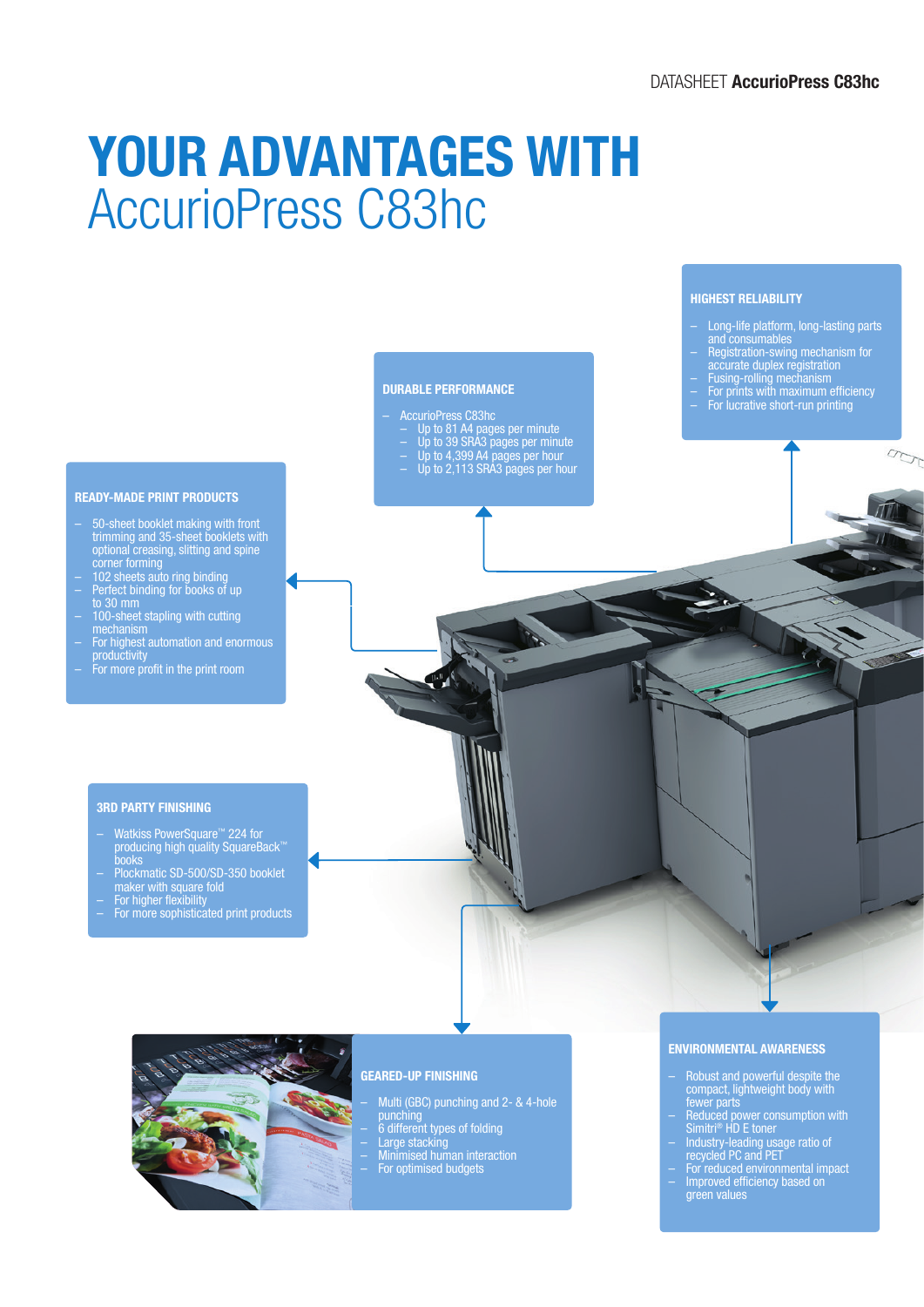

 $\overline{\phantom{a}}$ 

Minolta controller

٥

#### EASE OF USE

- Automated real-time engine calibration
- Simple paper catalogue settings – Operator Replaceable Unit Management
- (ORUM) – For maximum ease of operation
- Frees operators for more important jobs
- Open API/IWS support

#### SOPHISTICATED MEDIA HANDLING

- Air-suction or air-assist feeding technology
- Up to 15,390 sheets paper input capacity
- Up to 11 paper input trays
- For enhanced overall productivity – Banner size up to 1,300 x 330 mm
- Envelope printing support – Banner duplex printing up to 762 x 330 mm

#### COMPREHENSIVE MEDIA PROCESSING

- Up to 350 gsm paper weight in simplex & duplex printing
- Envelope printing support
- Reliable thin paper feeding through air blow fusing separation
- Mechanical decurling
- Optional inter-cooler curl eliminator
- For highly flexible print products
- To stand out from the competition

#### PERFECT IMAGE QUALITY

 $\blacksquare$ 

- S.E.A.D. IV technology and 1,200 x 1,200 dpi x 8 bit resolution (equivalent to 1,200 x 3,600 dpi)
- Simitri® HD E toner technology – Image density control technology
- For new print applications – For growing business
- Simitri HD<sup>®</sup> THE EVOLUTION OF TECHNOLOGY  $S.E.A.D.$